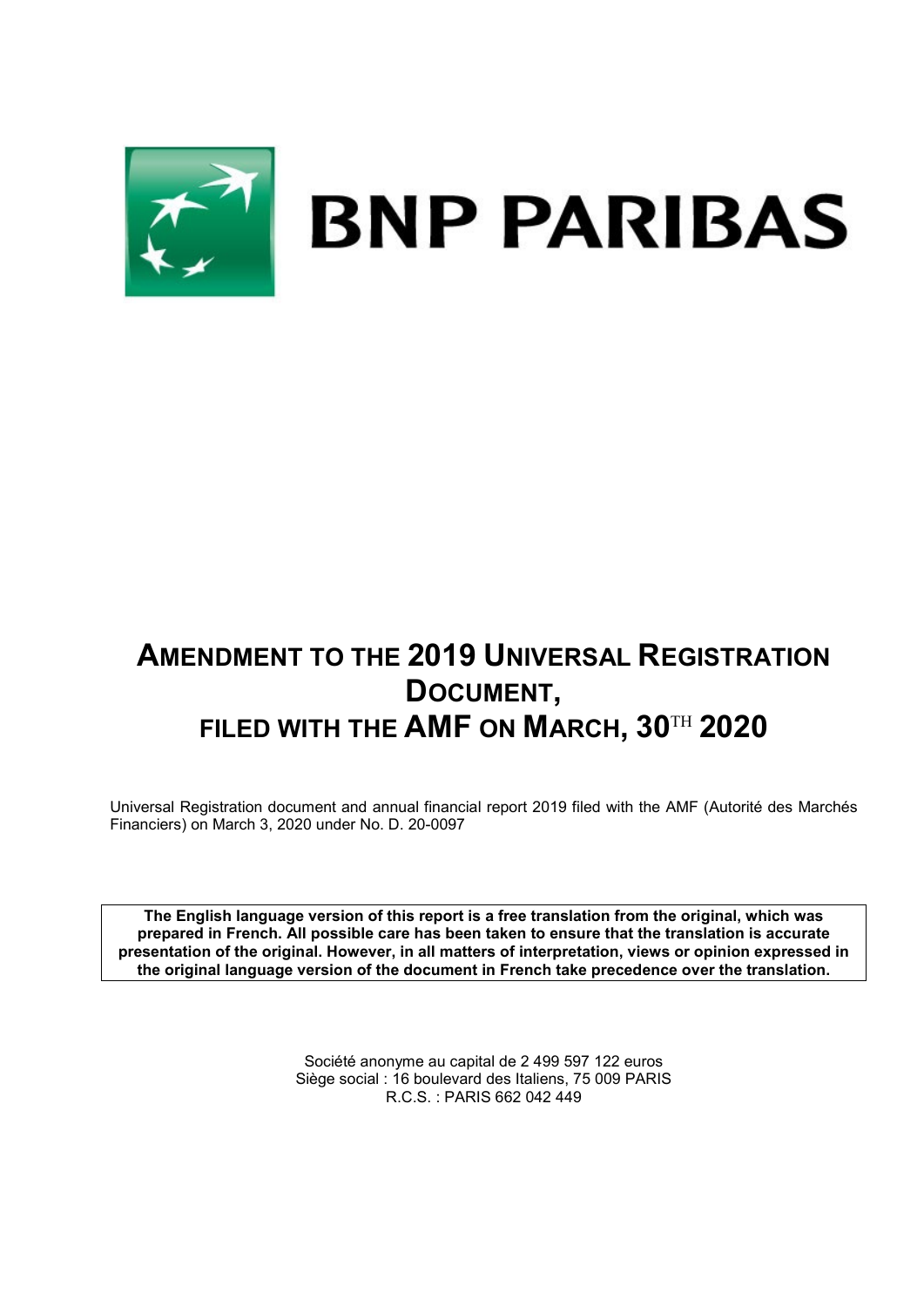

Only the French version of the amendment to the 2019 Universal Registration Document has been submitted to the AMF. It is therefore the only version that is binding in law.

The amendment to the Universal Registration Document as at 3 March 2020 has been filed with the AMF on 30 March 2020 as competent authority under Regulation (EU) 2017/1129 without prior approval pursuant to Article 9 of Regulation (EU) 2017/1129;

The universal registration document may be used for the purposes of an offer to the public of securities or admission of securities to trading on a regulated market if approved by the AMF together with any amendments, if applicable, and a securities note and summary approved in accordance with Regulation (EU) 2017/1129.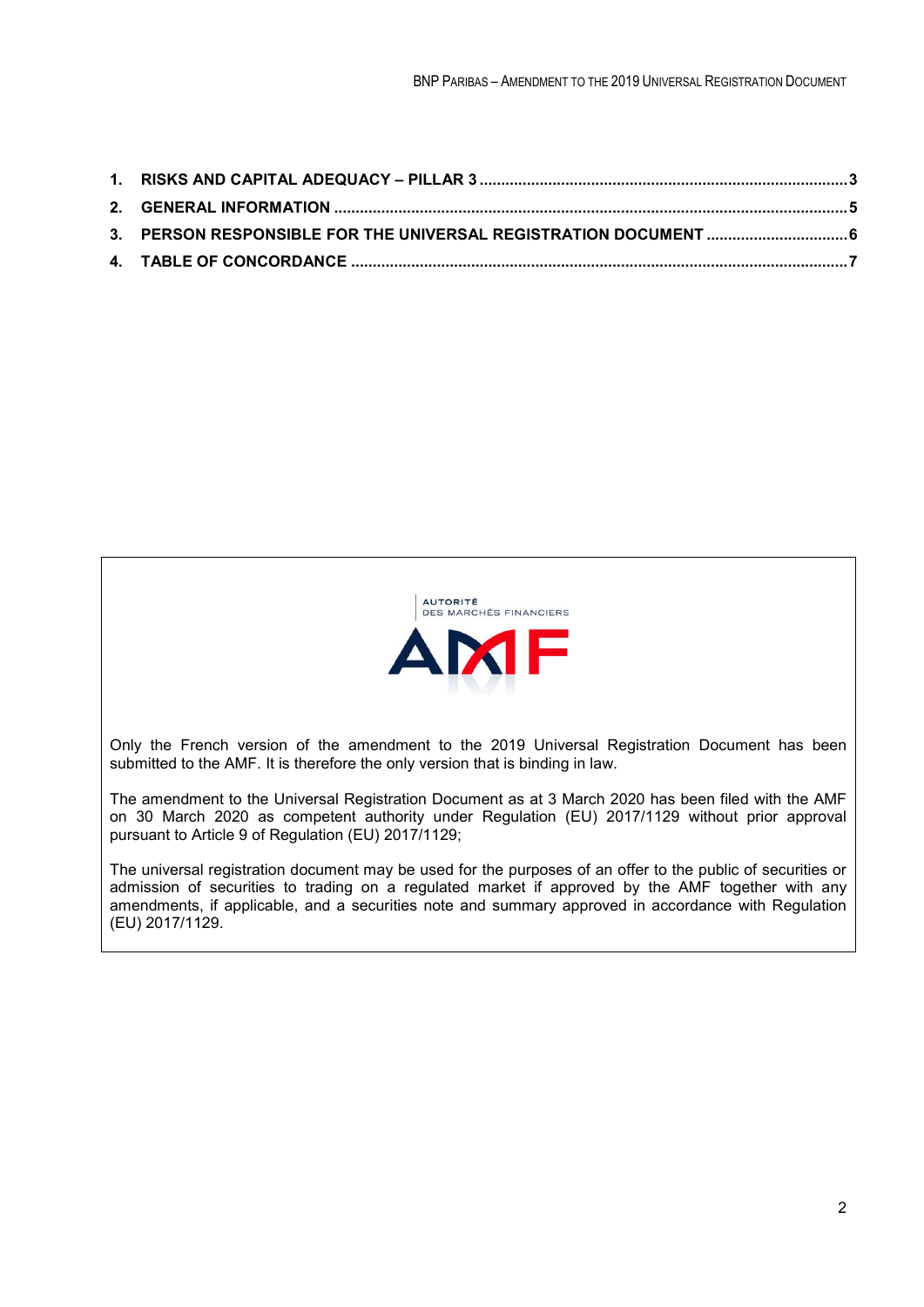# **1. Risks and capital adequacy – Pillar 3**

## **RISK FACTORS**

Chapter 5 of the Universal Registration Document has been amended as follows: within Risk factors' section, pages 276 to 288, a risk factor is added to the category 7 "Risks related to the BNP Paribas Group's growth in its current environment". This risk factor is positioned as 7.1 as follows:

## **7. RISKS RELATED TO THE BNP PARIBAS GROUP'S GROWTH IN ITS CURRENT ENVIRONMENT**

### **7.1 Epidemics and pandemics, including the ongoing coronavirus (COVID-19) pandemic and their economic consequences may adversely affect the Group's business, operations and financial condition**

A novel strain of the coronavirus (COVID-19) emerged in China in December 2019 and has since spread to numerous countries throughout the globe; the World Health Organization declared the outbreak a pandemic in March 2020. Both the outbreak and government measures taken in response (border closings, travel restrictions, confinement measures…) have had and may continue to have a significant impact, both direct and indirect, on economic activity and financial markets globally. The slowdowns of the economies particularly affected (e.g. China, Italy, France, Spain and other European countries, the United States, the United Kingdom…) as well as the reduction in global trade and commerce more generally have had and are likely to continue to have negative effects on global economic conditions as global production, investments, supply chains and consumer spending are affected and further restrictions are implemented.

In response to the adverse economic and market consequences of the pandemic, various governments and central banks have taken or announced measures to support the economy (loan guarantee schemes, tax payment deferrals, expanded unemployment coverage…) or to improve liquidity in the financial markets (increased asset purchases, funding facilities…). The Group is mobilized to channel these measures and support customers in particular in the Domestic Markets' networks. No assurance can be given, however, that such measures will suffice to offset the negative effects of the pandemic on the economy regionally or globally, to stave off regional or global recessions or to stabilize financial markets. The economic environment may well deteriorate further before beginning to improve.

The Group is exposed to risks from the pandemic and its economic and market consequences both due to its inherent general sensitivity, as a global financial institution, to macroeconomic and market conditions, as well as to specific implications, as described below.

The Group's results and financial condition could be adversely affected by reduced economic activity and potentially recessions in its principal markets. The containment measures taken in several of the principal countries where the Group operates, in particular its domestic markets (France, Italy, Belgium & Luxembourg which collectively represent 43% of its total gross credit exposures as at December 31, 2019), are significantly reducing economic activity and a substantial prolongation of such measures could result in local or regional recessions. The impacts of these measures could affect the Group's results due to reduced revenues and to deteriorated asset quality both generally and in specific sectors that are particularly affected. The sectors most likely to be adversely impacted to date include the travel and tourism sectors; the Group's exposure to the aircraft sector (airlines, lessors...) and to the tourism sector each represented approximately 1% of its total gross credit exposures as at December 31, 2019. The oil and gas sector has also been affected by a concomitant decrease in demand resulting from the pandemic and increase in supply due to the unraveling of the OPEC/Russia production cooperation; this sector represented approximately 2.2% of the Group's total gross credit exposures as of December 31, 2019. The Group's results and financial condition could be adversely affected to the extent that the counterparties to whom it has exposure in these sectors (and more generally, to the extent the negative effect on credit quality is more widespread) could be materially and adversely affected, resulting in particular in an increase in the Group's cost of risk.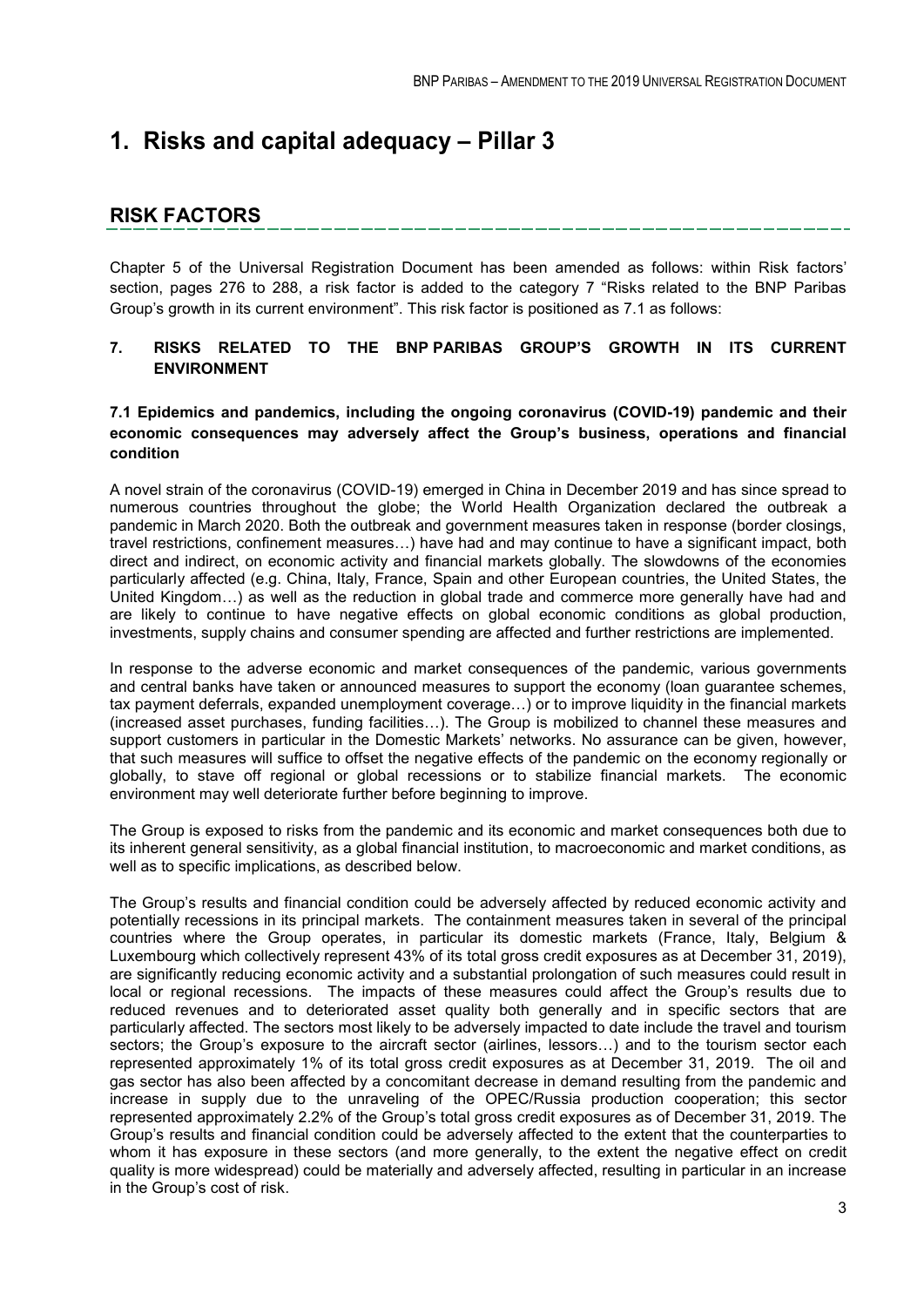The Group's results and financial condition could also be negatively affected by adverse trends in financial markets to the extent that the pandemic has led in particular to extreme market conditions (market volatility spikes, sharp drop in equity markets, tension on spreads, specific asset markets on hold…). This situation could have an adverse impact on the Group's market activities, which accounted for 12% of its consolidated revenues in 2019, resulting in trading or other market-related losses. Moreover, some investment portfolios (e.g. in the Group's insurance subsidiaries) are accounted for on a mark to market basis and could thus be impacted by deteriorated market conditions.

Uncertainty as to the duration and extent of the pandemic makes the overall impact on the world economy unpredictable. The extent to which the pandemic and its economic consequences will affect the Group's results and financial condition will depend on future developments, including i) the impact of the measures taken to date or future measures that may be taken by governments and central banks and ii) the actual severity and duration of the pandemic and the nature, extent and duration of the measures taken to contain or treat its impact in the various markets where the Group operates. In addition while central bank and government actions and support measures taken in response to the pandemic may well help attenuate its adverse economic and market consequences, they have also issued and may issue additional restrictions or recommendations in respect of banks' actions (see in particular the recommendation issued by the European Central Bank on March 27, 2020). In particular they may limit or seek to limit banks' flexibility in managing their business and taking action in relation to capital distribution and capital allocation.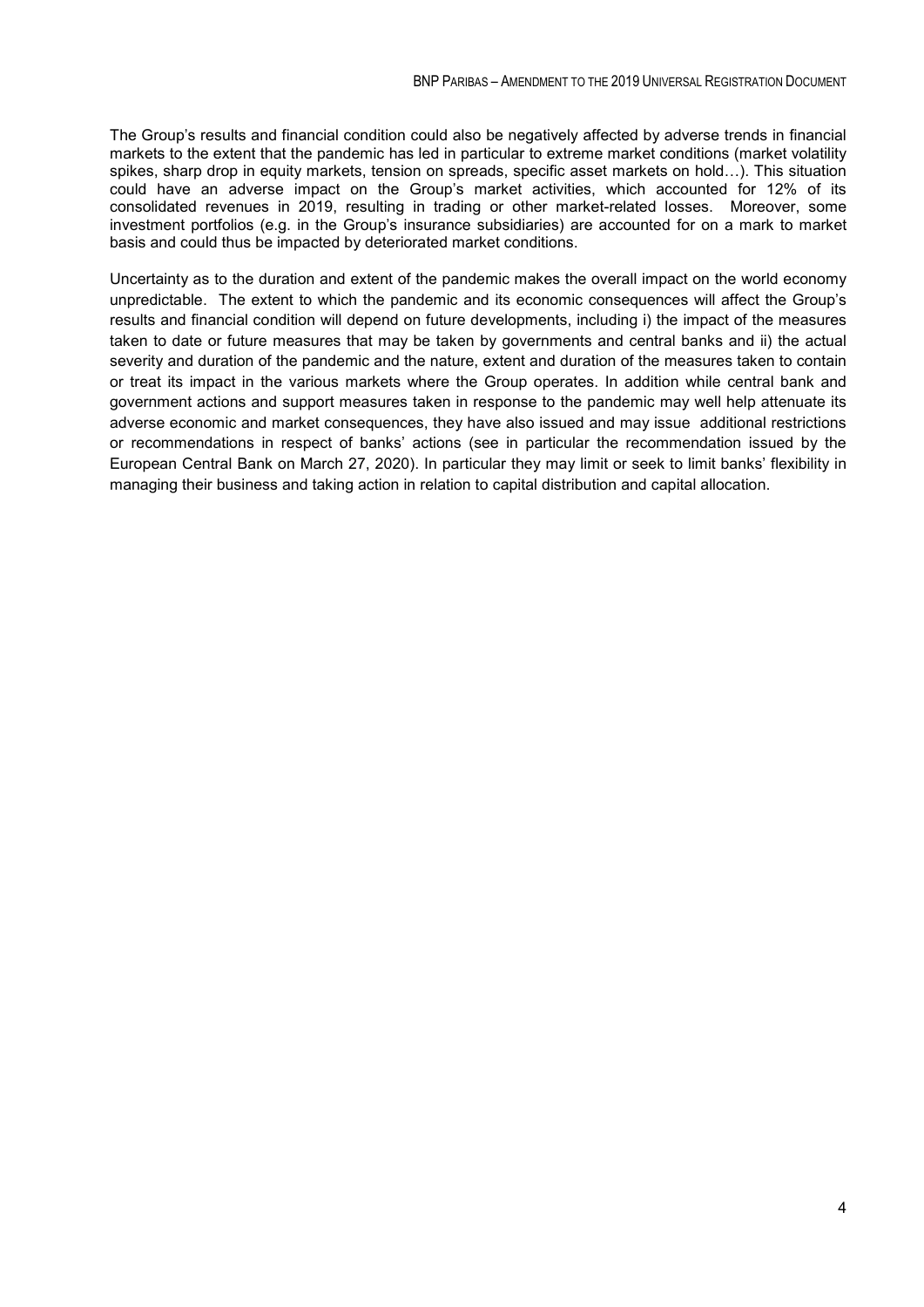# **2. General information**

## **2.1 Documents on display**

This document is available on the BNP Paribas website, www.invest.bnpparibas.com, and the Autorité des Marchés Financiers (AMF) website, www.amf‑france.org.

Any person wishing to receive additional information about the BNP Paribas Group can request documents, without commitment, as follows:

by writing to: BNP Paribas – Group Finance Investor Relations and Financial Information 3, rue d'Antin – CAA01B1 75002 Paris

■ by calling: +33 (0)1 40 14 63 58<br>BNP Paribas' regulatory infor Paribas' regulatory information (in French) can be viewed at: https://invest.bnpparibas.com/information-reglementee.

## **2.2 Significant change**

Save as disclosed in the Amendment to the 2019 Universal registration document, including with respect to the impact that the sanitary crisis resulting from the coronavirus (COVID-19) may have, there have been no material adverse change in the prospects of the Issuer and no significant changes in the Group's financial situation or financial performance since the end of the last financial year for which audited financial statements were published, and in particular since the signature of the Statutory Auditors' report on the consolidated financial statements on 3 March 2020.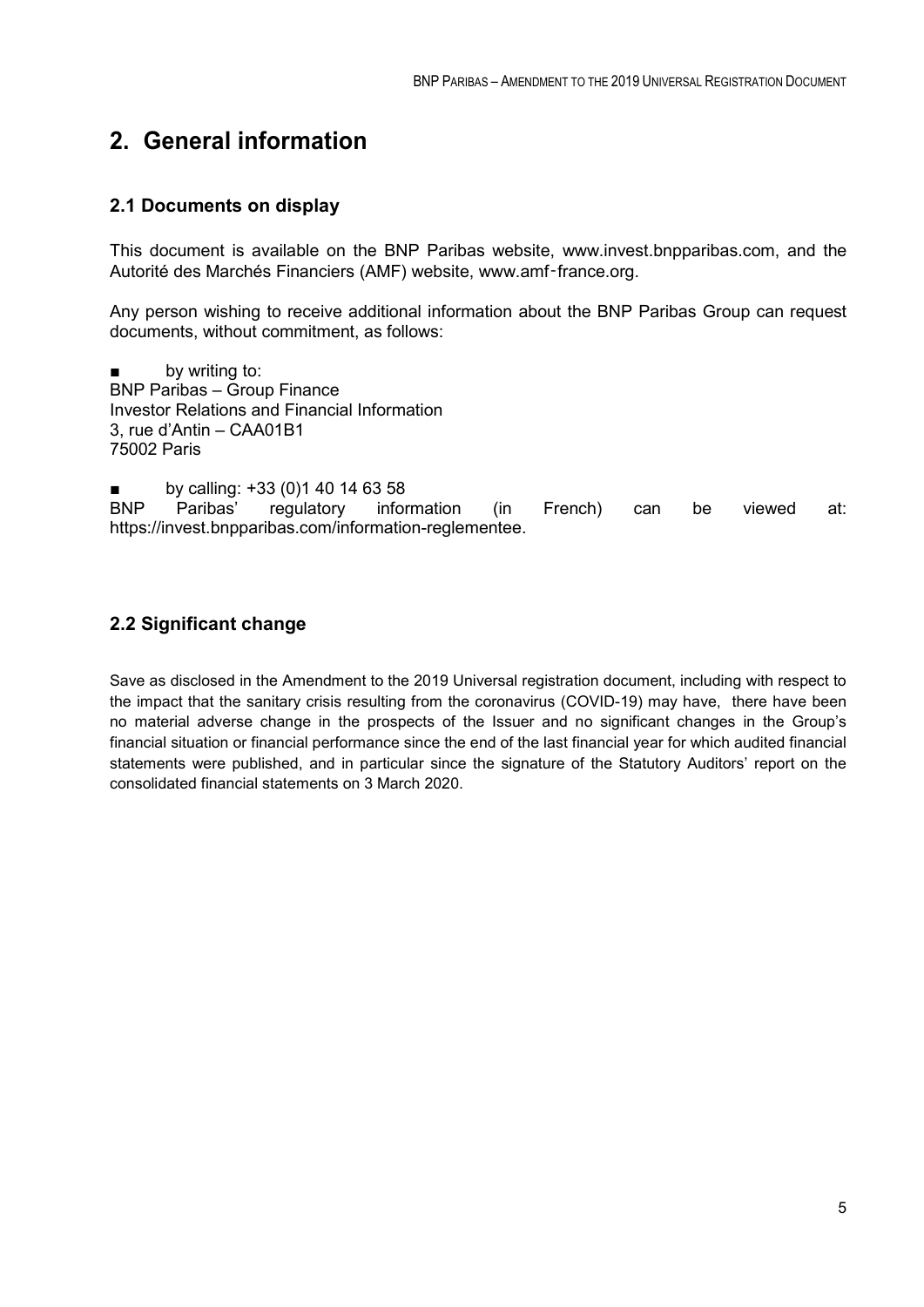# **3. Person responsible for the Universal Registration Document**

#### **PERSON RESPONSIBLE FOR THE UNIVERSAL REGISTRATION DOCUMENT AND ITS AMENDMENTS**

Jean-Laurent Bonnafé, Chief Executive Officer of BNP Paribas

#### **STATEMENT BY THE PERSON RESPONSIBLE FOR THE REGISTRATION DOCUMENT AND ITS UPDATES**

I hereby declare to the best of my knowledge, and after having taken all reasonable precautions, that the information contained in the present amendment to the 2019 Universal Registration Document is in accordance with the facts and contains no omission likely to affect its import.

Paris, 30<sup>th</sup> March 2020,

Chief Executive Officer

Jean-Laurent BONNAFÉ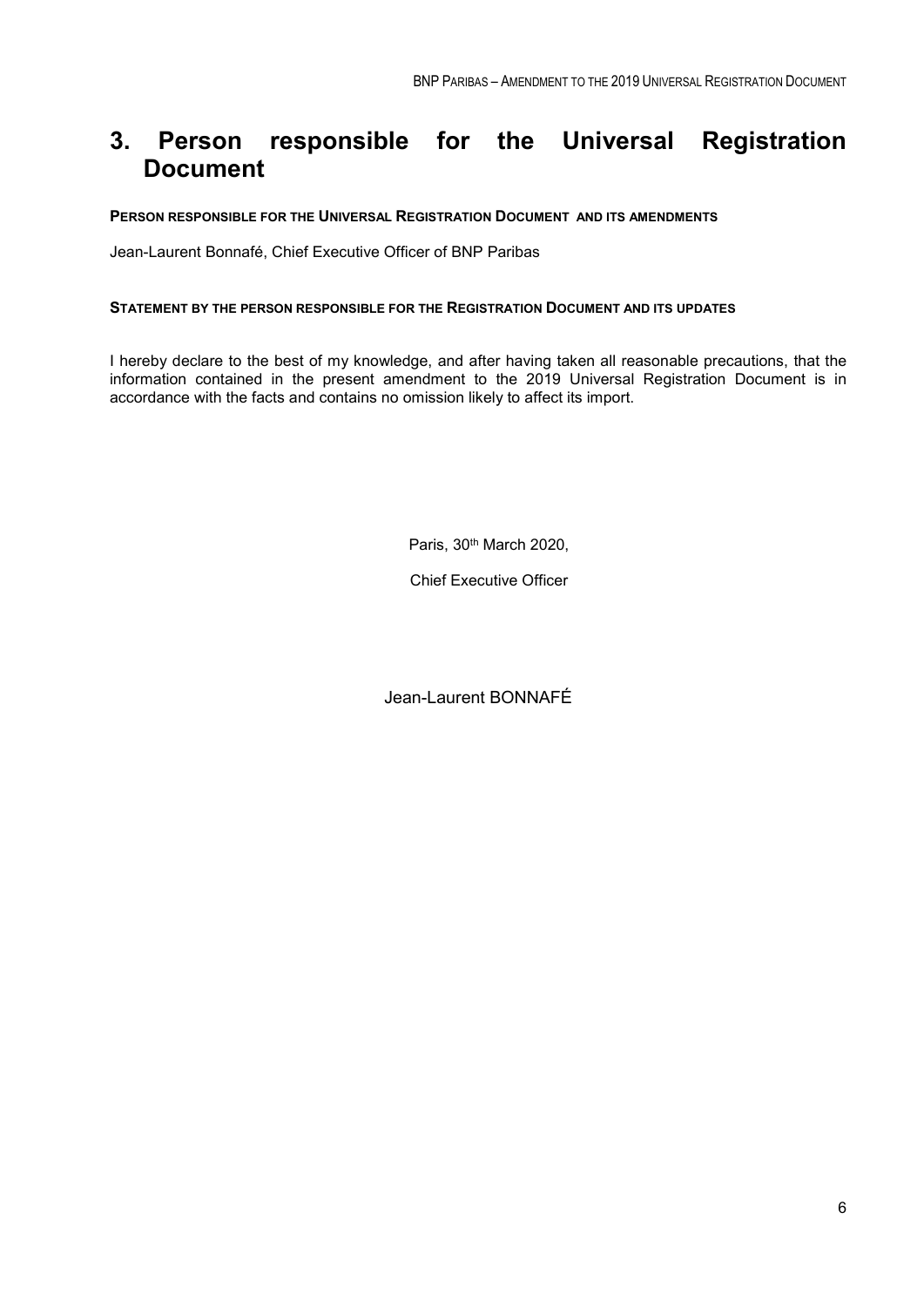# **4. TABLES OF CONCORDANCE**

## **4.1 Sections of Annex I of Regulation (EU) 2017/1129**

In order to assist readers of the Universal Registration Document, the following concordance crossreferences the main headings required by Annex 1 of European Regulation 2017/1129 (Annex I), taken in application of the Directive known as "Prospectus 3" and refers to the pages of the universal registration document where information relating to each of the headings is mentioned.

|                                                                                        | Amendment to the 2019        | 2019 Universal Registration                 |
|----------------------------------------------------------------------------------------|------------------------------|---------------------------------------------|
|                                                                                        | Universal Registration filed | Document filed with the AMF                 |
|                                                                                        | with the AMF on              | on March 3, 2020                            |
|                                                                                        | March 30th, 2020             |                                             |
| 1. Persons responsible                                                                 |                              |                                             |
| 1.1 Person responsible for the Universal Registration                                  | 6                            | 610                                         |
| Document                                                                               |                              |                                             |
| 1.2 Statement of the person responsible for the Universal                              | 6                            | 610                                         |
| <b>Registration Document</b>                                                           |                              |                                             |
| 1.3 Statement or report attributed to a person as an expert                            |                              |                                             |
| 1.4 Information from a third party                                                     |                              |                                             |
| 1.5 Competent Authority approval                                                       | 2                            | 1                                           |
| 2.<br><b>Statutory auditors</b>                                                        |                              | 608                                         |
| 3.<br><b>Risk factors</b>                                                              | $3 - 4$                      | 276-288                                     |
| Information about the issuer<br>4.                                                     |                              | $4 - 5$                                     |
| 5.<br><b>Business overview</b>                                                         |                              |                                             |
| 5.1. Principal activities                                                              |                              | 6-16; 188-191; 592-598                      |
| 5.2. Principal markets                                                                 |                              | 6-16; 188-191; 592-598                      |
| 5.3. History and development of the issuer                                             |                              | 5                                           |
| 5.4. Strategy and objectives                                                           |                              | 136-138; 515; 558-568                       |
| 5.5. Possible dependency                                                               |                              | 590                                         |
| 5.6. Basis for any statements made by the issuer regarding<br>its competitive position |                              | 6-16; 114-128                               |
|                                                                                        |                              |                                             |
| 5.7. Investments                                                                       |                              | 136; 238-241; 503; 556-557;<br>564-566; 591 |
| <b>Organisational structure</b><br>6.                                                  |                              |                                             |
| 6.1. Brief description                                                                 |                              | 4; 6; 576-577                               |
| 6.2. List of significant subsidiaries                                                  |                              | 249-257; 496-502; 592-597                   |
| <b>Operating and financial review</b><br>7.                                            |                              |                                             |
| 7.1. Financial situation                                                               |                              | 152; 154; 466-467                           |
|                                                                                        |                              | 114-128; 134-135; 140-146;                  |
| 7.2. Operating results                                                                 |                              | 152; 189; 466                               |
| <b>Capital resources</b><br>8.                                                         |                              |                                             |
| 8.1. Issuer's capital resources                                                        |                              | 156-157; 491                                |
| 8.2. Sources and amounts of cash flows                                                 |                              | 155                                         |
| 8.3. Borrowing requirements and funding structure                                      |                              | 138; 416-430                                |
| 8.4 Information regarding any restrictions on the use of                               |                              |                                             |
| capital resources that have materially affected, or could                              |                              | NA                                          |
| materially affect, the issuer's operations.                                            |                              |                                             |
| 8.5. Anticipated sources of funds                                                      |                              | NA                                          |
| <b>Regulatory environment</b><br>9.                                                    |                              | 267; 272-273                                |
| 10. Trend information                                                                  |                              | 138                                         |
| 11. Profit forecasts or estimates                                                      |                              | <b>NA</b>                                   |
| 12. Administrative, management, and supervisory                                        |                              |                                             |
| bodies, and senior management                                                          |                              |                                             |
| 12.1. Administrative and management bodies                                             |                              | $31-43;98$                                  |
| 12.2. Administrative and management bodies' conflicts of                               |                              | 47-48; 61-62; 72-94                         |
| interest                                                                               |                              |                                             |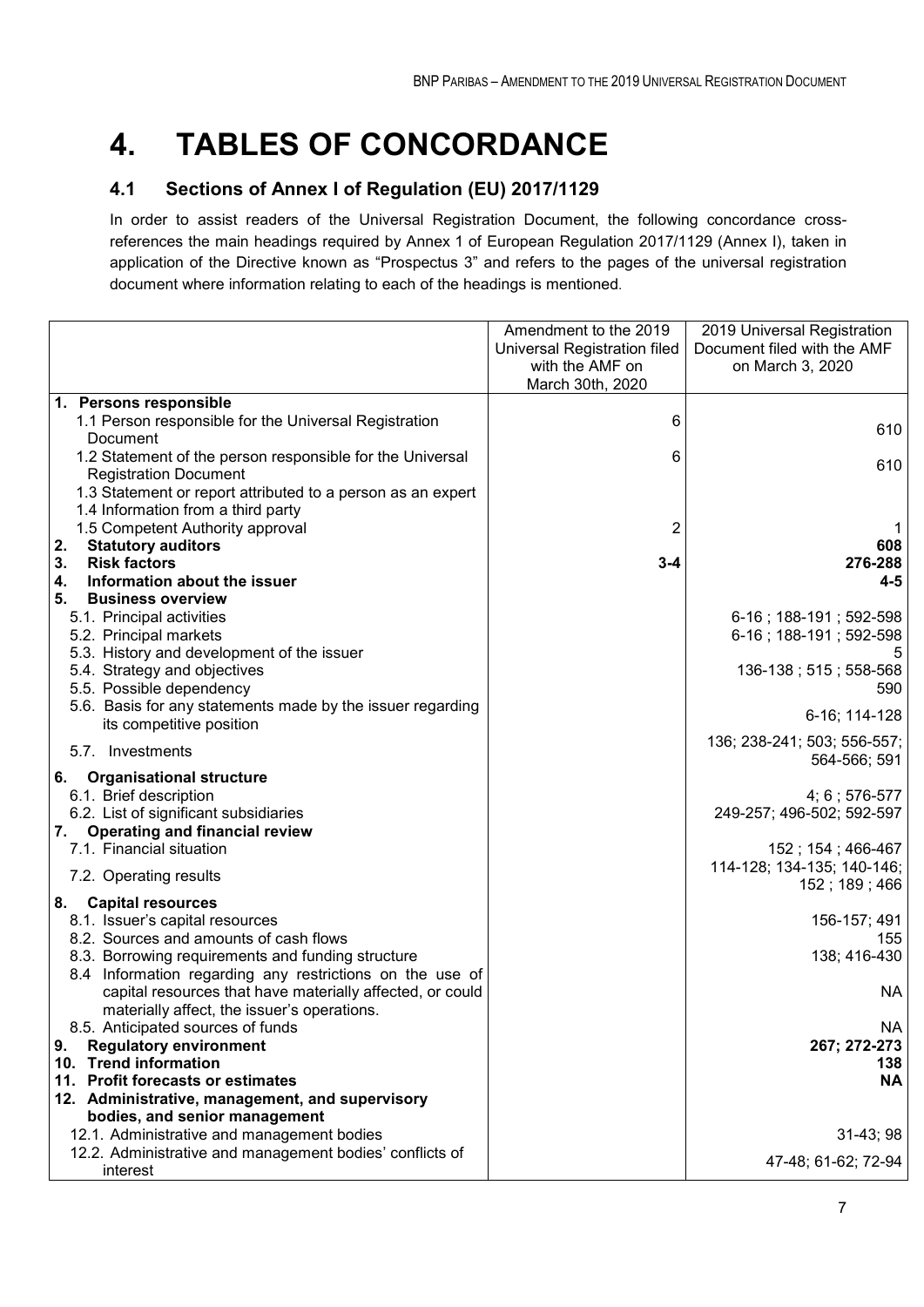|                                                                                                                       | Amendment to the 2019<br>Universal Registration filed<br>with the AMF on<br>March 30th, 2020 | 2019 Universal Registration<br>Document filed with the AMF<br>on March 3, 2020 |
|-----------------------------------------------------------------------------------------------------------------------|----------------------------------------------------------------------------------------------|--------------------------------------------------------------------------------|
| 13. Remuneration and benefits                                                                                         |                                                                                              |                                                                                |
| 13.1. Amount of remuneration paid and benefits in kind                                                                |                                                                                              | 72-97; 226-233                                                                 |
| granted                                                                                                               |                                                                                              |                                                                                |
| 13.2. Total amounts set aside or accrued by the issuer or                                                             |                                                                                              |                                                                                |
| its subsidiaries to provide pension, retirement, or                                                                   |                                                                                              | 72-97; 226-233                                                                 |
| similar benefits                                                                                                      |                                                                                              |                                                                                |
| 14. Board practices                                                                                                   |                                                                                              |                                                                                |
| 14.1. Date of expiry of the current terms of office                                                                   |                                                                                              | $31 - 42$                                                                      |
| 14.2. Information about members of the administrative                                                                 |                                                                                              |                                                                                |
| bodies' service contracts with the issuer                                                                             |                                                                                              | NA.                                                                            |
| 14.3. Information about the audit committee and                                                                       |                                                                                              |                                                                                |
| remuneration committee                                                                                                |                                                                                              | 51-58                                                                          |
| 14.4. Corporate governance regime in force in the issuer's                                                            |                                                                                              |                                                                                |
| country of incorporation                                                                                              |                                                                                              | 44-49                                                                          |
| 14.5. Potential material impacts on the corporate                                                                     |                                                                                              | $31 - 42$                                                                      |
| governance                                                                                                            |                                                                                              |                                                                                |
| 15. Employees                                                                                                         |                                                                                              |                                                                                |
| 15.1. Number of employees                                                                                             |                                                                                              | 4; 540-541; 576                                                                |
| 15.2. Shareholdings and stock options                                                                                 |                                                                                              | 72-94; 175-176; 545-546                                                        |
| 15.3. Description of any arrangements for involving the                                                               |                                                                                              |                                                                                |
| employees in the capital of the issuer                                                                                |                                                                                              |                                                                                |
| 16. Major shareholders                                                                                                |                                                                                              |                                                                                |
| 16.1. Shareholders owning more than 5% of the issuer's                                                                |                                                                                              | $17 - 18$                                                                      |
| capital or voting rights                                                                                              |                                                                                              |                                                                                |
| 16.2. Existence of different voting rights                                                                            |                                                                                              | 16<br>$17 - 18$                                                                |
| 16.3. Control of the issuer                                                                                           |                                                                                              |                                                                                |
| 16.4. Description of any arrangements, known to the issuer,<br>the operation of which may at a subsequent date result |                                                                                              | 18                                                                             |
| in a change of control of the issuer                                                                                  |                                                                                              |                                                                                |
| 17. Related party transactions                                                                                        |                                                                                              | 74-94; 246-247; 604-605                                                        |
| 18. Financial information concerning the issuer's assets                                                              |                                                                                              |                                                                                |
| and liabilities, financial position, and profits and                                                                  |                                                                                              |                                                                                |
| <b>losses</b>                                                                                                         |                                                                                              |                                                                                |
| 18.1. Historical financial information                                                                                |                                                                                              | 4; 21; 113-258; 465-503; 613                                                   |
|                                                                                                                       |                                                                                              |                                                                                |
| 18.2. Interim and other financial information                                                                         |                                                                                              | <b>NA</b>                                                                      |
| 18.3. Auditing of historical annual financial information                                                             |                                                                                              | 259-264; 504-509                                                               |
|                                                                                                                       |                                                                                              |                                                                                |
| 18.4. Pro forma financial information                                                                                 |                                                                                              | NA.                                                                            |
| 18.5. Dividend policy                                                                                                 |                                                                                              | 21; 24-25; 115; 494; 577                                                       |
| 18.6. Legal and arbitration proceedings                                                                               |                                                                                              | 236-237                                                                        |
| 18.7. Significant change in the issuer's financial or trading                                                         |                                                                                              |                                                                                |
| position<br>19. Additional information                                                                                | 5                                                                                            | 591                                                                            |
|                                                                                                                       |                                                                                              | 16; 234-236; 484-487; 599;                                                     |
| 19.1. Share capital                                                                                                   |                                                                                              | 624                                                                            |
| 19.2. Memorandum and articles of association                                                                          |                                                                                              | 599-603                                                                        |
| 20. Material contracts                                                                                                |                                                                                              | 590                                                                            |
| 21. Documents on display                                                                                              | 5                                                                                            | 590                                                                            |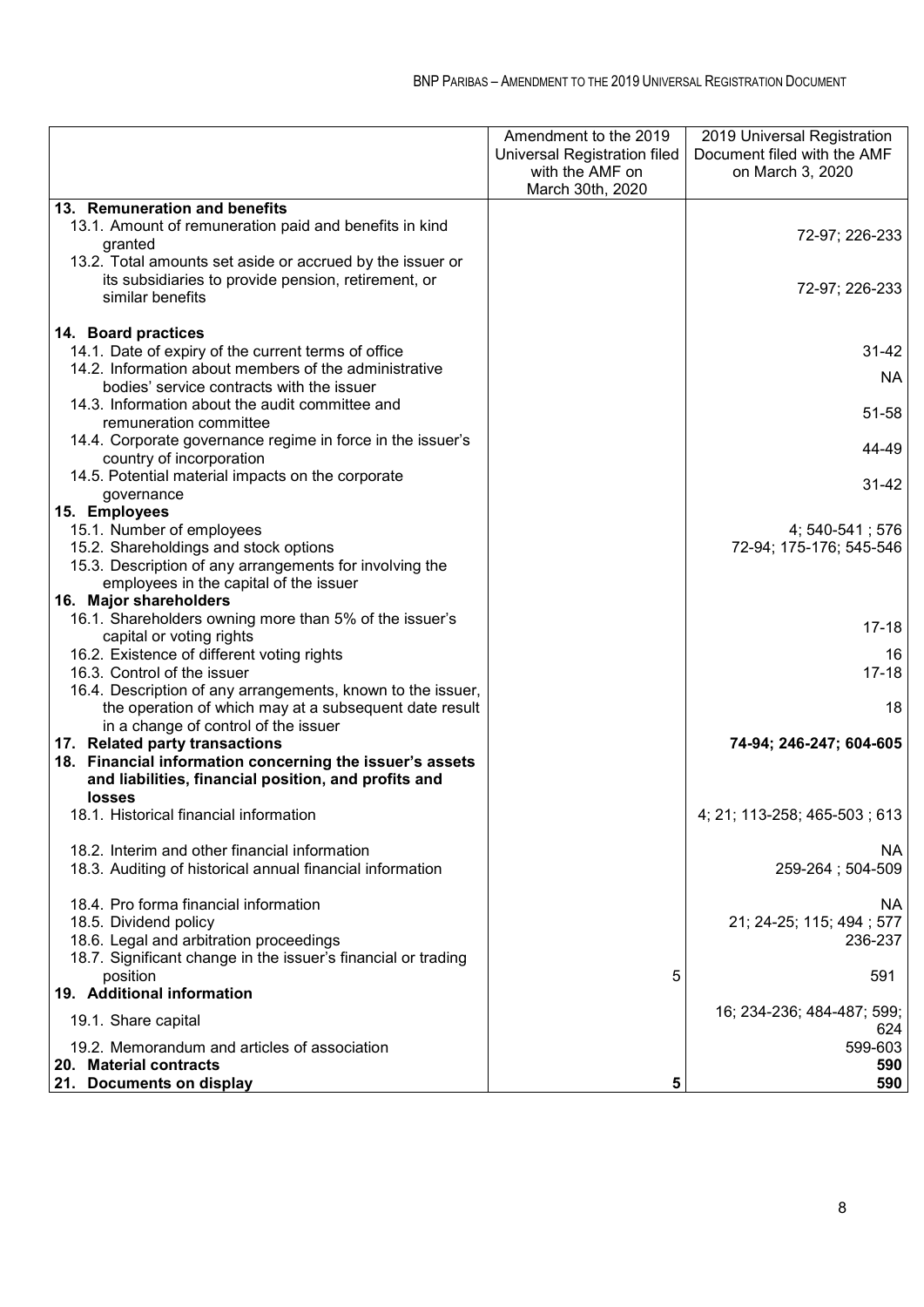Pursuant to annexe I of Regulation (EU) 2017/1129, the following items are incorporated by reference:

- The consolidated financial statements for the year ended 31 December 2019 and the Statutory Auditors' report on the consolidated financial statements at 31 December 2019, presented respectively on pages 149-258 and 259-264 of Registration Document no. D.20-0097 filed with the AMF on 3 March 2020; The information is available via the following link: [https://invest.bnpparibas.com/sites/default/files/documents/bnp2019\\_urd\\_en\\_20\\_03\\_13.pdf](https://invest.bnpparibas.com/sites/default/files/documents/bnp2019_urd_en_20_03_13.pdf)
- The consolidated financial statements for the year ended 31 December 2018 and the Statutory Auditors' report on the consolidated financial statements at 31 December 2018, presented respectively on pages 149-269 and 270-276 of Registration Document no. D.19-0114 filed with the AMF on 5 March 2019; The information is available via the following link: [https://invest.bnpparibas.com/sites/default/files/documents/ddr\\_2018\\_bnp\\_paribas\\_gb.pdf](https://invest.bnpparibas.com/sites/default/files/documents/ddr_2018_bnp_paribas_gb.pdf)
- The consolidated financial statements for the year ended 31 December 2017 and the Statutory Auditors' report on the consolidated financial statements at 31 December 2017, presented respectively on pages 137-236 and 237-242 of Registration Document no. D.18-0101 filed with the AMF on 6 March 2018; The information is available via the following link: [https://invest.bnpparibas.com/sites/default/files/documents/ddr2017\\_bnp\\_paribas\\_gb.pdf](https://invest.bnpparibas.com/sites/default/files/documents/ddr2017_bnp_paribas_gb.pdf)

## **4.2 Annual Financial Report**

In order to assist readers of the annual financial report, the following table cross-references the information required by article L.451-1-2 of the French Monetary and Financial Code.

| Annual financial report                                           | Page |
|-------------------------------------------------------------------|------|
| Statement by the person responsible for the Registration document | 610  |

#### **Management report**

The concordance table below makes it possible to identify in the Univesal Registration Document filed with the Autorité des Marchés Financiers on 3 March 2020 the information that constitutes the Management report of the Company (including the Report on corporate governance) and the Consolidated Management report, as required by legal and regulatory provisions.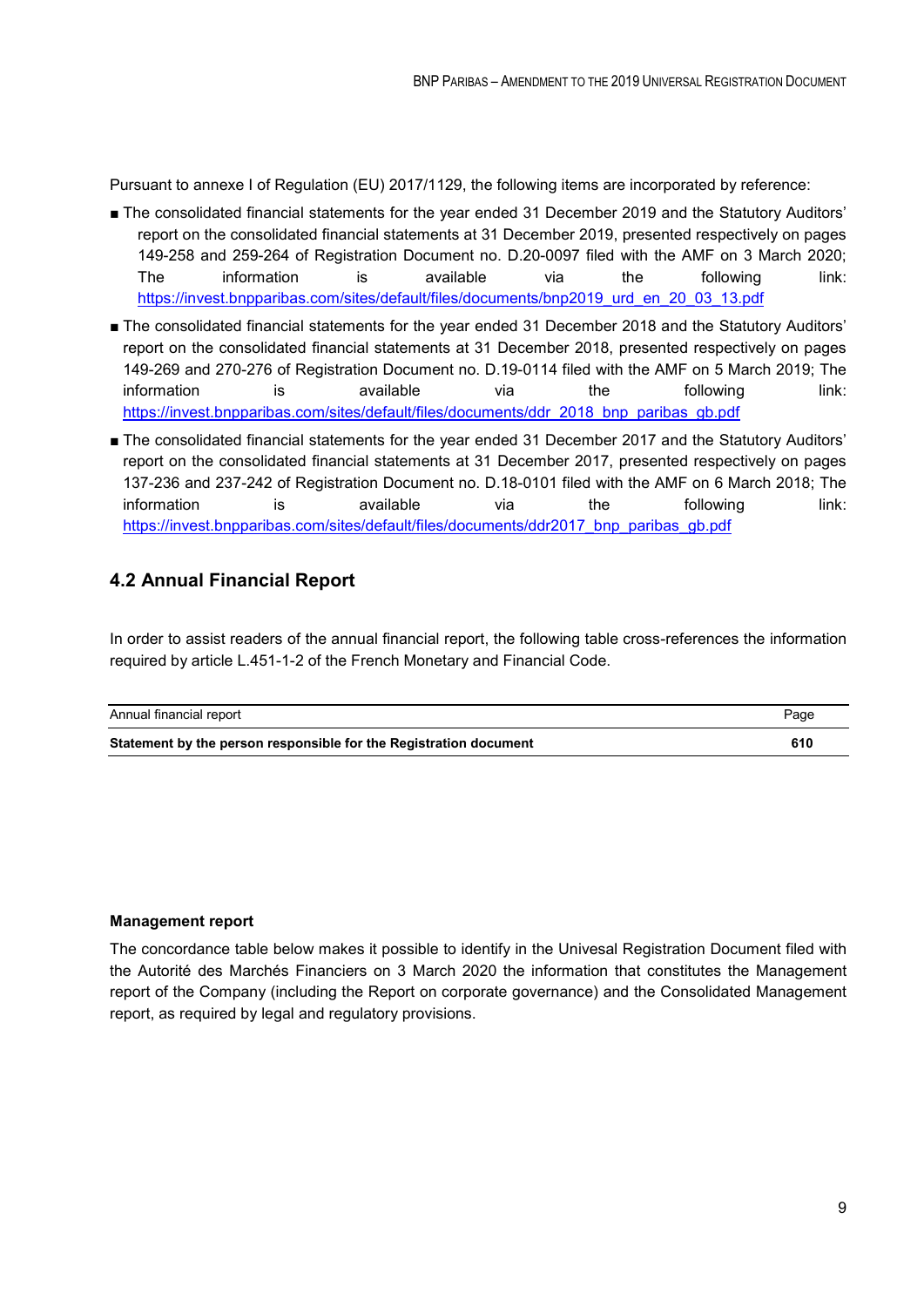| I. Company and Group Business and Situation                                                                                                                                                                                                                         |                                    |
|---------------------------------------------------------------------------------------------------------------------------------------------------------------------------------------------------------------------------------------------------------------------|------------------------------------|
| Information (reference texts)                                                                                                                                                                                                                                       | Page                               |
| • Company and Group position over the past year<br>(L.232-1 II and L.233-26 of the French Commercial Code)                                                                                                                                                          | 114-138 ; 152-257 ; 466-503        |
| • Objective and comprehensive analysis of business performance, results and the financial position<br>of the Company and Group (L.225-100-1 of the French Commercial Code)                                                                                          | $114-138$ ; $152-257$ ;<br>466-503 |
| • Key financial and non-financial performance indicators for the Company and Group<br>(L.225-100-1 of the French Commercial Code)                                                                                                                                   | 114-148; 515; 521-522              |
| Foreseeable developments of the Company and Group (L.232-1 II and L.233-26 of the French Commercial<br>Code)                                                                                                                                                        | 136-138                            |
| ■ Key events occurring since the financial year-end and the preparation date of the Management Report<br>(L.232-1 II and L.233-26 of the French Commercial Code)                                                                                                    | 591                                |
| • Company and Group research and development activities<br>(L.232-1 II and L.233-26 of the French Commercial Code)                                                                                                                                                  | N/A                                |
| • Equity investments in, or takeovers of, companies that have their head office in France<br>(L. 233-6 and L.247-1 of the French Commercial Code)                                                                                                                   | 503                                |
| • Business and results for the Company as a whole, Company subsidiaries and companies it controls by<br>branch of activity (L.233-6 of the French Commercial Code)                                                                                                  | 6-16 ; 114-135                     |
| • Existing Company branches (L.232-1 II of the French Commercial Code)                                                                                                                                                                                              | 592-598                            |
| Information on Company locations and businesses<br>(L.511-45 and R.511-16-4 of the French Monetary and Financial Code)                                                                                                                                              | 249-257; 592-598                   |
| II. Risk factors and characteristics of internal control procedures<br>Information (reference texts)                                                                                                                                                                | Page                               |
| • Description of the main risks and contingencies faced by the Company and Group<br>(L.225-100-1 of the French Commercial Code)                                                                                                                                     | 271-288                            |
| Information on the financial risks related to the effects of climate change and measures taken<br>by the Company and Group to reduce these through a low-carbon strategy applicable to all aspects<br>of their business (L.225-100-1 of the French Commercial Code) | 107                                |
| • Objectives and policy for hedging each main transaction category by the Company and Group<br>(L.225-100-1 of the French Commercial Code)                                                                                                                          | 412-415                            |
| ■ Exposure to price, credit, liquidity and cash flow risks of the Company and Group<br>(L.225-100-1 of the French Commercial Code)                                                                                                                                  | 323-430                            |
| • Main features of internal control and risk management procedures set up by the Company<br>and Group relating to the preparation and processing of accounting and financial information<br>(L.225-100-1 of the French Commercial Code)                             | 108-112                            |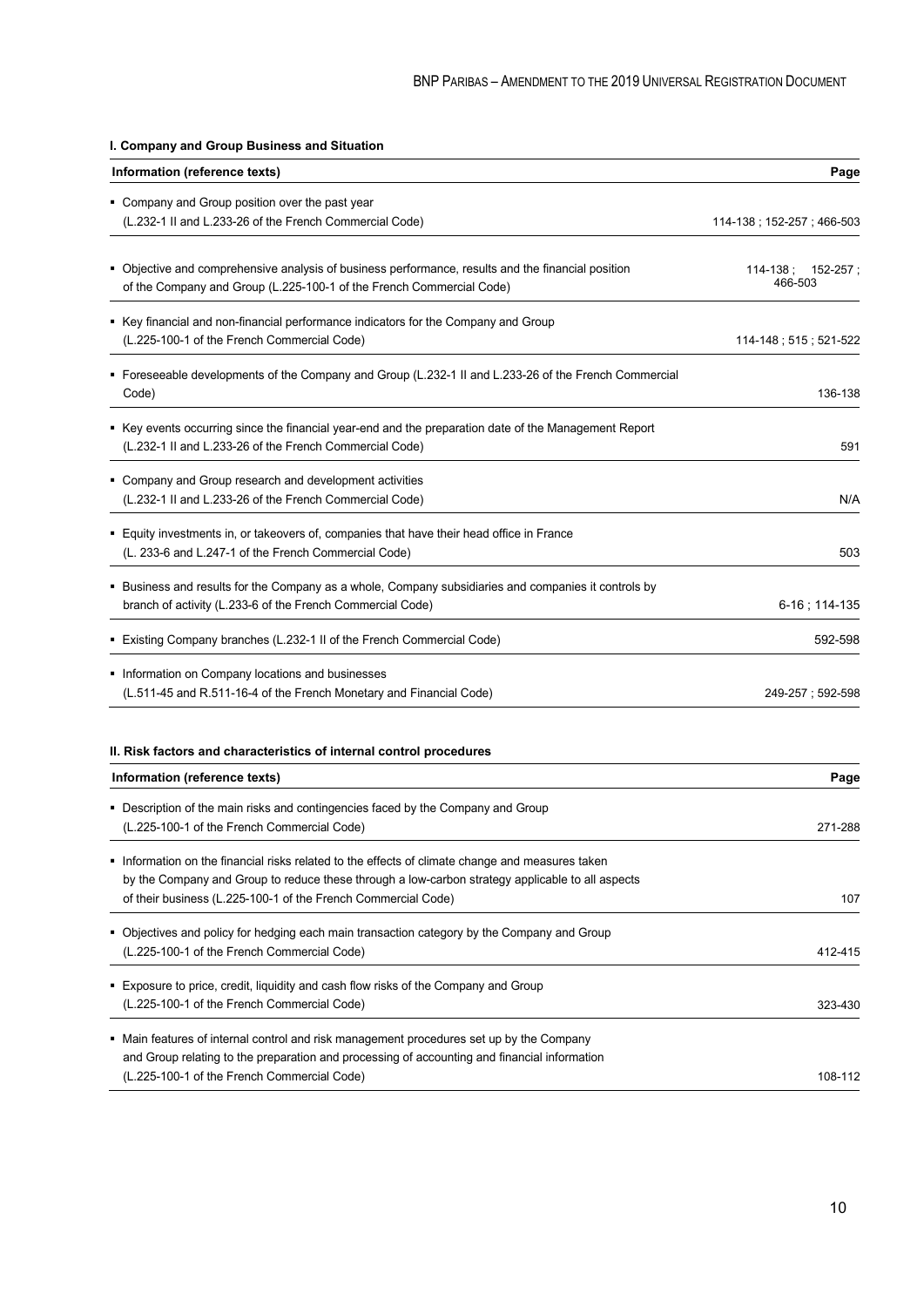| III. Information on share capital                                                                                                                                                                                                                                                                          |                 |
|------------------------------------------------------------------------------------------------------------------------------------------------------------------------------------------------------------------------------------------------------------------------------------------------------------|-----------------|
| Information (reference texts)                                                                                                                                                                                                                                                                              | Page            |
| • Name of individuals or legal entities holding directly or indirectly more than 5% of capital or voting rights<br>and changes arising during the year (L.233-13 of the French Commercial Code)                                                                                                            | $17 - 18$       |
| • Name of companies controlled and share of the Company's share capital held by them<br>(L.233-13 of the French Commercial Code)                                                                                                                                                                           | 249-257         |
| ■ Employee share ownership status (L.225-102 of the French Commercial Code)                                                                                                                                                                                                                                | 17-18           |
| • Securities acquired by employees under a corporate takeover transaction<br>(L.225-102 of the French Commercial Code)                                                                                                                                                                                     | N/A             |
| Share disposals made to regularise cross shareholdings (L.233-29, R.233-19 of the French Commercial<br>Code)                                                                                                                                                                                               | N/A             |
| Information on share buyback transactions undertaken by the Company<br>(L.225-211 of the French Commercial Code)                                                                                                                                                                                           | 95-97; 234; 481 |
| Any adjustments made to securities giving access to share capital<br>(L.225-181, L.228-99, R225-137, R.228-91 of the French Commercial Code)                                                                                                                                                               | N/A             |
| • Summary of transactions carried out by corporate officers, executives, certain company managers<br>and persons with close connections to them during the past year (223-26 of the AMF General<br>Regulation, L.621-18-2 and R.621-43-1 of the French Monetary and Financial Code)                        | 94              |
| IV. Other accounting, financial and legal information                                                                                                                                                                                                                                                      |                 |
| Information (reference texts)                                                                                                                                                                                                                                                                              | Page            |
| Information on payment terms (L.441-6-1 and D. 441-4 of the French Commercial Code)                                                                                                                                                                                                                        | 482             |
| Amount of dividends distributed for the prior three years and revenue distributed eligible<br>for the 40% tax reduction (243 bis of the French General Tax Code)                                                                                                                                           | 21              |
| Injunctions or fines for anti-competitive practices (L.464-2 of the French Commercial Code)                                                                                                                                                                                                                | N/A             |
| Information on financial instruments with an agricultural commodity as their underlying and measures<br>taken by the Company to prevent this having a significant impact on agricultural commodity prices<br>(L. 511-4-2 of the French Monetary and Financial Code)                                        | 532             |
| Amount and features of loans financed or distributed by the Company or that they distribute as defined in<br>III of Article 80 of the Planning Act for Social Cohesion Law No. 2005-32 of 18 January 2005 and hence<br>covered by public guarantees. (L.511-4-1 of the French Monetary and Financial Code) | N/A             |
| Return on Company assets (R. 511-16-1 of the French Monetary and Financial Code)                                                                                                                                                                                                                           | 314             |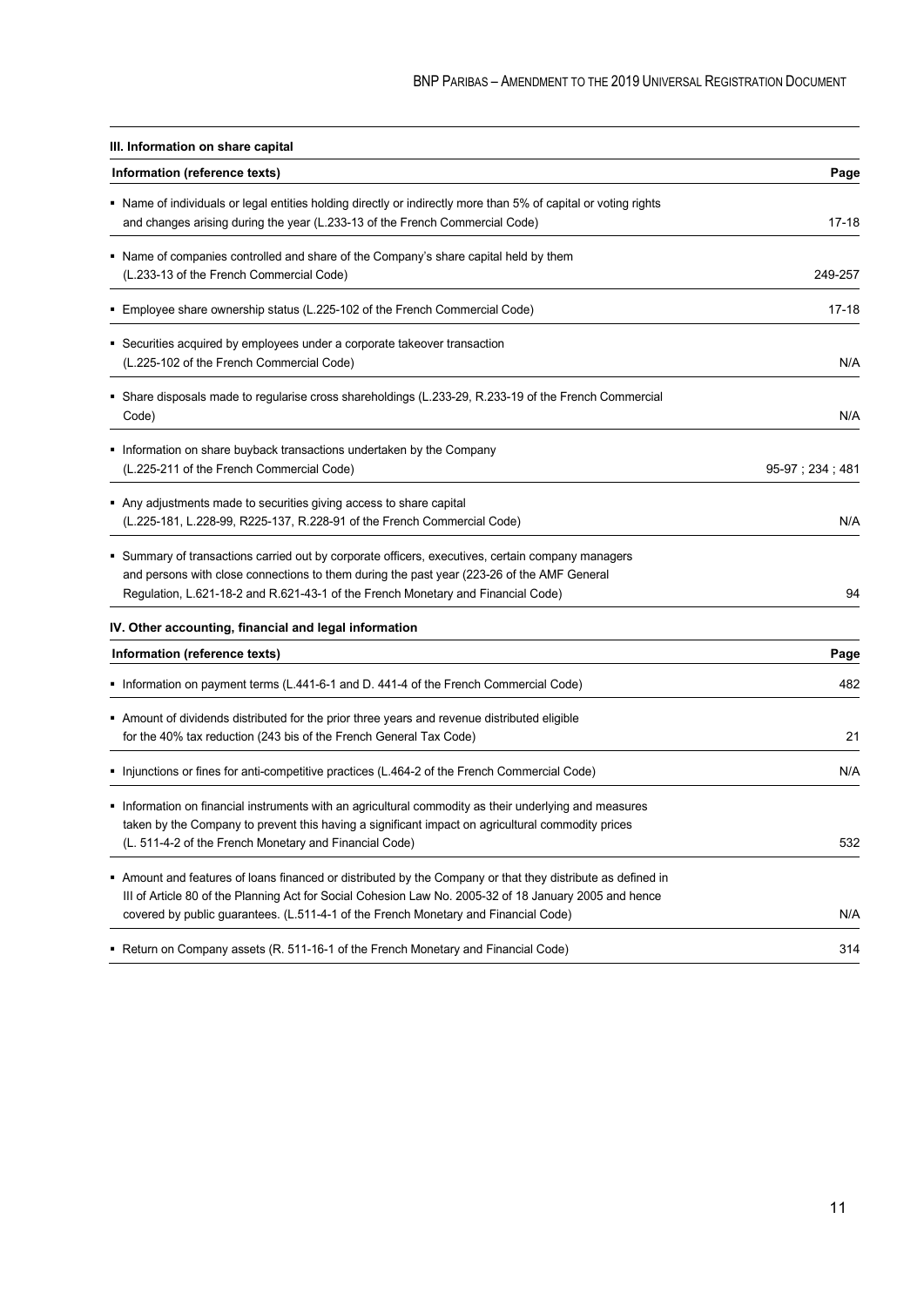#### **V. Extra-financial performance statement and vigilance plan**

| Information (reference texts)                                                                                                                                                                                                                                                                                                                                                          | Page           |
|----------------------------------------------------------------------------------------------------------------------------------------------------------------------------------------------------------------------------------------------------------------------------------------------------------------------------------------------------------------------------------------|----------------|
| • Information on the labour and environmental impact relating to the Company, subsidiaries<br>and controlled companies (L.225-102-1 and R. 225-105 of the French Commercial Code)                                                                                                                                                                                                      | 513-585        |
| Information on the effects of the Company's activity with respect to respect for Human rights and fight<br>against corruption and tax evasion (L.225-102-1 and R. 225-105 of the French Commercial Code)                                                                                                                                                                               | $525:569-575$  |
| • Information on the Company, subsidiaries and controlled companies, relating to:<br>the consequences of climate change on the business and the use of goods and services,<br>social commitments to promote sustainable development, the circular economy, the fight<br>against food waste and food poverty, respect for animal welfare and responsible, fair and<br>sustainable food, |                |
| actions to fight against discrimination and promote diversity<br>٠                                                                                                                                                                                                                                                                                                                     | 513-588        |
| • Collective agreements agreed in the Company, subsidiaries and controlled companies and their impacts<br>on the economic performance of the Company, subsidiaries and controlled companies as well as on<br>employee working conditions (L.225-102-1 and R. 225-105 of the French Commercial Code)                                                                                    | 535-551        |
| Information for companies operating at least one facility listed under article L.515-36 of the French<br>Environmental Code (L.225-102-2 of the French Commercial Code)                                                                                                                                                                                                                | N/A            |
| Company's business plan (R. 225-105 of the French Commercial Code)                                                                                                                                                                                                                                                                                                                     | 576-577        |
| Social, environmental and civic information relevant to the main risks and policies of the company,<br>its subsidiaries and controlled companies (R. 225-105 II of the French Commercial Code)                                                                                                                                                                                         | Chapter 7      |
| • Vigilance plan (L.225-102-4 of the French Commercial Code)                                                                                                                                                                                                                                                                                                                           | 569-572        |
| VI. Report on corporate governance                                                                                                                                                                                                                                                                                                                                                     |                |
| Information (reference texts)                                                                                                                                                                                                                                                                                                                                                          | Page           |
| Information on the remuneration policy for executive corporate officers<br>(L.225-37-2 of the French Commercial Code)                                                                                                                                                                                                                                                                  | 72-77          |
| • Total remuneration and benefits in kind paid by the Company, companies controlled by it or the company<br>that controls it to each corporate officer of the Company during the year<br>(L.225-37-3 of the French Commercial Code)                                                                                                                                                    | 78-94          |
| • Holding conditions for free shares allocated to executive corporate officers<br>(L.225-197-1 of the French Commercial Code)                                                                                                                                                                                                                                                          | N/A            |
| • Conditions for exercising and holding options granted to corporate officers<br>(L.225-185 of the French Commercial Code)                                                                                                                                                                                                                                                             | 88             |
| • List of all directorships and positions held in any company by each corporate officer during the year<br>(L.225-37-4 1° of the French Commercial Code)                                                                                                                                                                                                                               | $31 - 43$      |
| Agreements entered into by one of the Company's corporate officers and a subsidiary of the Company<br>(L.225-37-4 2° of the French Commercial Code)                                                                                                                                                                                                                                    | 44             |
| Summary table of capital increase delegations (L.225-37-4 3° of the French Commercial Code)                                                                                                                                                                                                                                                                                            | 95-97          |
| Arrangements for exercising general management (L.225-37-4 4° of the French Commercial Code)                                                                                                                                                                                                                                                                                           | 46             |
| • Composition, and conditions governing the preparation and organisation of the work, of the Board<br>of directors (L.225-37-4 5° of the French Commercial Code)                                                                                                                                                                                                                       | $31-42; 51-58$ |